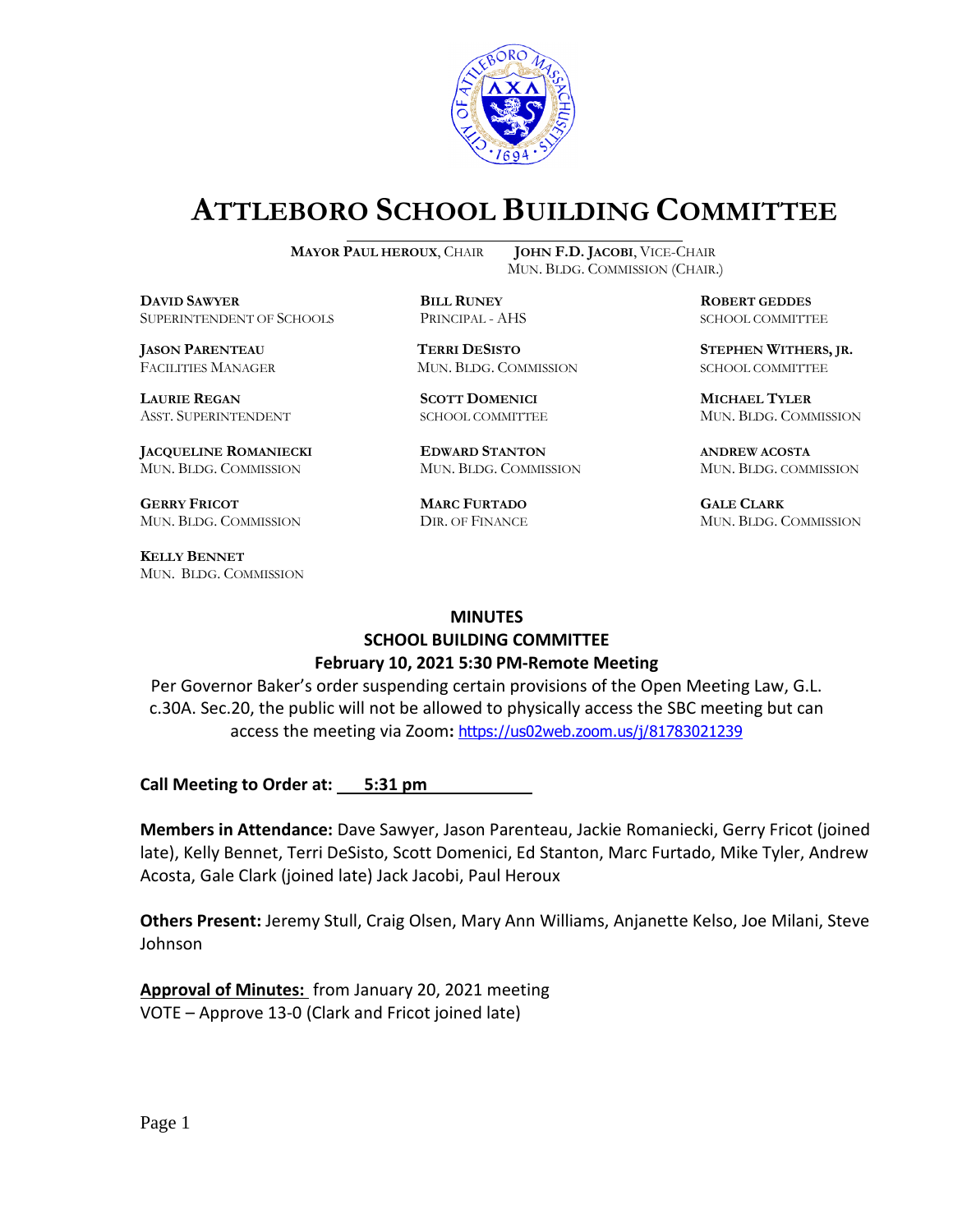## **Bills & Payments:**

VOTE: Approve 14-0 (B. Runey disconnected)

| <b>Vendor</b> | Invoice #             | <b>Invoice Date</b> | Amount         |
|---------------|-----------------------|---------------------|----------------|
| Skanska       | 1316825-000-1451-53   | 2/5/21              | \$103,290.00   |
| Kaestle Boos  | 16027.00-48           | 1/29/21             | \$110,515.00   |
| Consigli      | <b>Application 21</b> | 1/31/21             | \$5,401,544.72 |
| Intertek      | 315808                | 1/27/21             | \$4,100.00     |
| Intertek      | 311119                | 12/28/20            | \$2,250.00     |
| <b>Total</b>  |                       |                     | \$5,621,699.72 |

## **Attleboro High School-project update:**

## **Consigli:**

## 1. Construction update/drone photos

Roof substantially complete. Last month the two lower roofs had not been completed. Snow has prevented some progress in detailing. On backside, more block at lower walls in addition to framing and AVB. More of the brick install ongoing near future loading dock area as well as front elevation in "bump outs". Masons working in tented areas to allow for masonry work during the winter. Extreme cold temps don't allow for brick install.

Interior - 4<sup>th</sup> floor mockup lab underway. Will be completed 100% for KBA review (colors, heights, etc). Across the hall there is a classroom mockup for designer review. Next walkthrough this work will be complete. From 4<sup>th</sup> floor classrooms, corridor boarding and taping is well underway. Lower half of walls to be tiled, upper half painted. Down on  $1<sup>st</sup>$  floor building C area – lots of framing in progress. Floors 2 & 3 framing is complete, continue with MEP rough in those area. Starting drywall at tops of walls.

Other progress: slabs on grades completed except at Auditorium and small area for access to auditorium. Lot of work taking place tenting off spaces for SPF and mechanical room MEP buildout. Will move SPF around to get ahead of MEP's. Major focus is on A B C building getting inspections and such.

No update at Western Fields – snow covered.

No issues with COVID – minor issues with materials but nothing that held us up. PT lumber and flooring has longer lead times but worked into schedule. A few workers have been positive but there is no on site transmission. Continue to monitor mask use.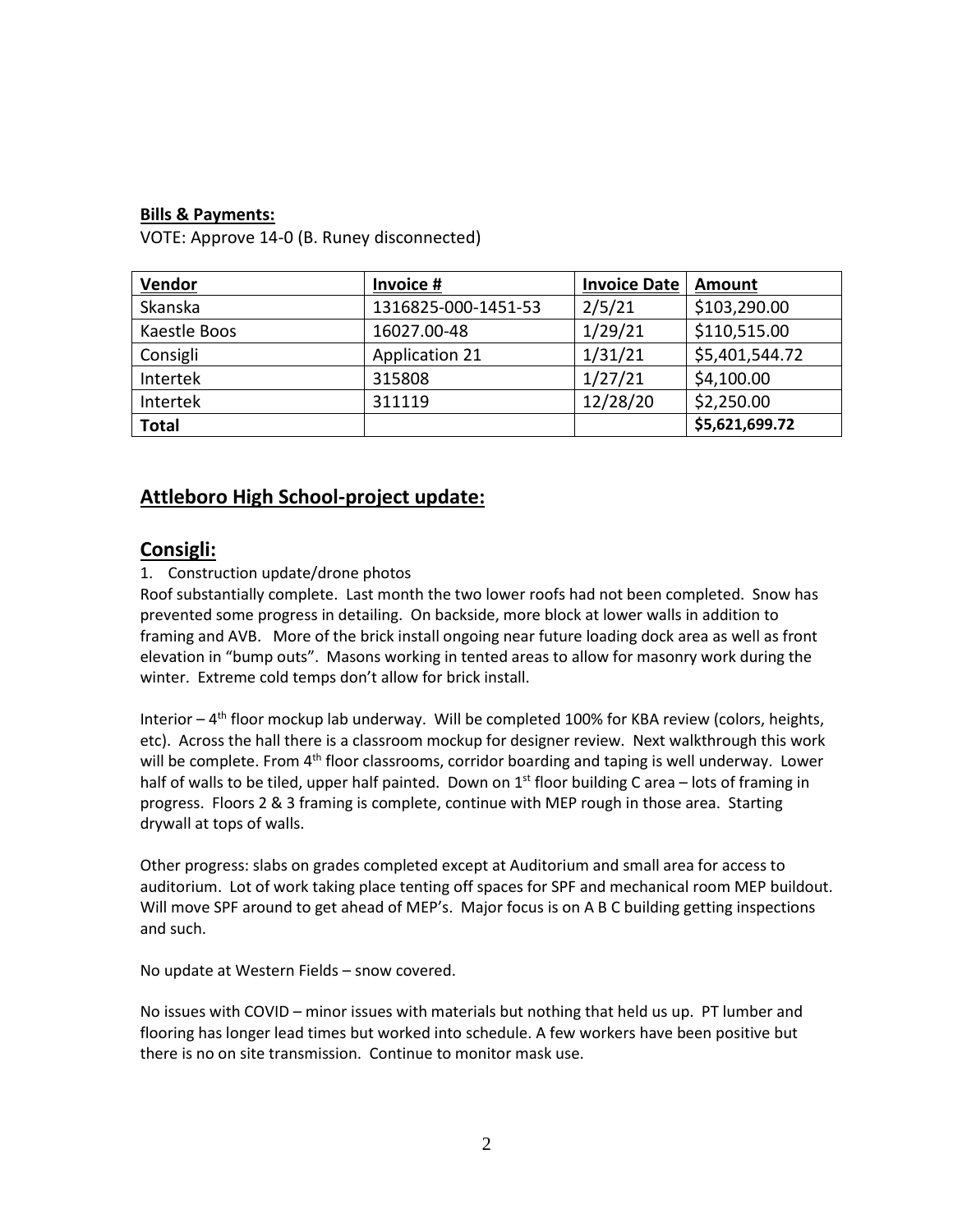Windows have been installed; metal panels installed in between will start mid to late March. On the front side started curtainwall framing. They follow behind the masons.

- 2. Approval of GCO 05 for \$5,780.44 (added cost to project comes out of owner contingency)
	- a) GCR024 \$14,146.15 LEED signage & striping for green vehicles
	- b) GCR033 (\$8,365.71) credit for fencing revisions and gate stop revisions.
	- c) GCR038 \$0.00 clarified pressure sensor locations. No costs/submitted for record
	- d) *Vote to approve GCO #5: approved 15-0*
	- 3. Review of CR, CT, and Allowance logs (attached)
		- a. Informational for SBC, much still to be vetted by KBA, Skanska, an Consigli

#### **KBA**

1. Outdoor Classroom

Potential added value item. Outdoor classroom to allow teachers in good weather to bring classroom outside. Explored how we can take what we already have in the project to create a learning space. Working with Consigli on how to accomplish this. Intent is a no cost or low cost change. Classroom would be along the walkway to the mall area at front of building. Intent is students can come out of western stair to the front of the building. There is a natural hill built into design that would work nicely for seating. There are plantings for shade, could also be a potential gathering spot for visiting the school. The benches would be equipped with antiskateboarding aluminum trim place that gets epoxied to the stone. Can look into making adjustments to allow for a bit more separation between "class" and those that may be walking through on the walkway. From an educational standpoint, Bill Runey & Dave Sawyer believe this is definitely an asset to the learning plan.

Concern – area is exposed, is this a security issue? Other potential areas to have outdoor sessions? Obviously always concerned about safety, with all the security measures in design it will be a safer campus. Being outside there is exposure. Currently, the chorus class is outside so it's not uncommon for classes to be outside. KBA had looked into other areas, this was the prime location. The alternative was over near the plaza near the cafeteria but challenges include the big infiltration area is in that areaAnother area considered was near automotive but too far from academic classrooms. There is a berm that also at the proposed area to visually separate it from the driving lane. If move ahead with this want to be sure it's convenient enough to be used.

Concern #2: distraction to other classes. Push back to RWD with separate walkway. Will look into this option. concern with people coming and going, rotate so that teacher is looking back toward the school? KBA considered that and found that from a supervision standpoint looking out toward RWD is preferable.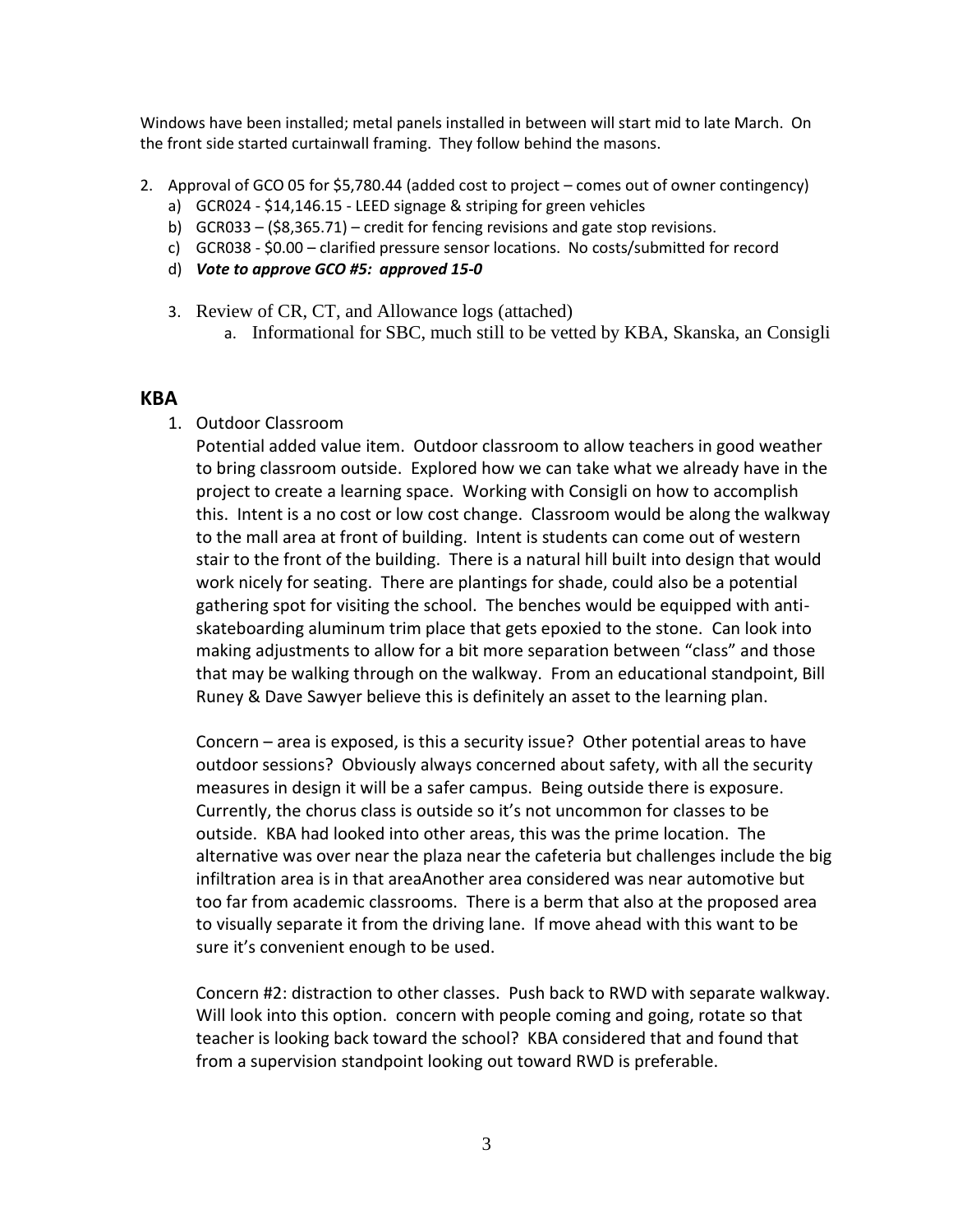Noted that AHS vision is to have expanded hours at the Bistro.

Question: Not an MSBA reimbursable expense. This is an exploration exercise right now. There is added educational value but will not be reimbursed. Can be tabled to the end of the project. Intent is to have minimal to no cost to project.

Question: All the drainage has been done in this area? There isn't any drainage specific to this. The reason the berm is in place is to shed to drainage.

Comment: MAW/SKA – understand the questions and concerns. MSBA reimburses up to \$333/s.f. and anything above that is the owner's cost. There is money below the line in owner's contingency. Would not recommend moving forward if money was not available. Skanska's experience is that these spaces are beneficial to the community and the educational program.

Can talk about it further when the numbers come in – will table for now

2. Flooring Changes at Teacher Planning Area

Collaboration classrooms (4) the drawings own luxury vinyl tile in these spaces. Recommending revising to resilient textile floor. Purely the intent is similar to breakout area where kids can sit on floor, has acoustic properties to keep things quiet. Additional similar concept in teacher planning area where teachers are working together in large space. Recommend for same reason (acoustic) to be a resilient textile flooring as well. Working with Consigli to get pricing on these potential changes. Resilient product is extremely durable and very easy to maintain and clean. Schools are wholeheartedly in support of this change per M. Furtado. Looks like carpet but functions like tile in its resilience. KBA has used this product a lot in locker rooms in police departments. Bill Runey and Jason both agree that it's a great product and would support consideration. Consigli to put together costs. Differential costs with the materials. Should not be a differential cost for labor*.*

## **Skanska:**

PFA Bid Amendment: Legal amendment to the Project Funding Agreement. Establishing values based on the buyout with Consigli. Go from budget estimates to actual bids in finalizing Guaranteed Maximum Price with Consigli.

MSBA look at eligible costs, building costs and site costs. The good news as we have gone through this process and aligned the amended agreement with issues with project scope, budget and cash flow – we were able to recognize savings to the project to allow us to add the Western Fields. What that means is that if we look at the difference between PS&B and projected reimbursement vs. actual reimbursement it is \$1.7m more cost to the District. It means we were within 1.7% of projected reimbursement. The additional costs